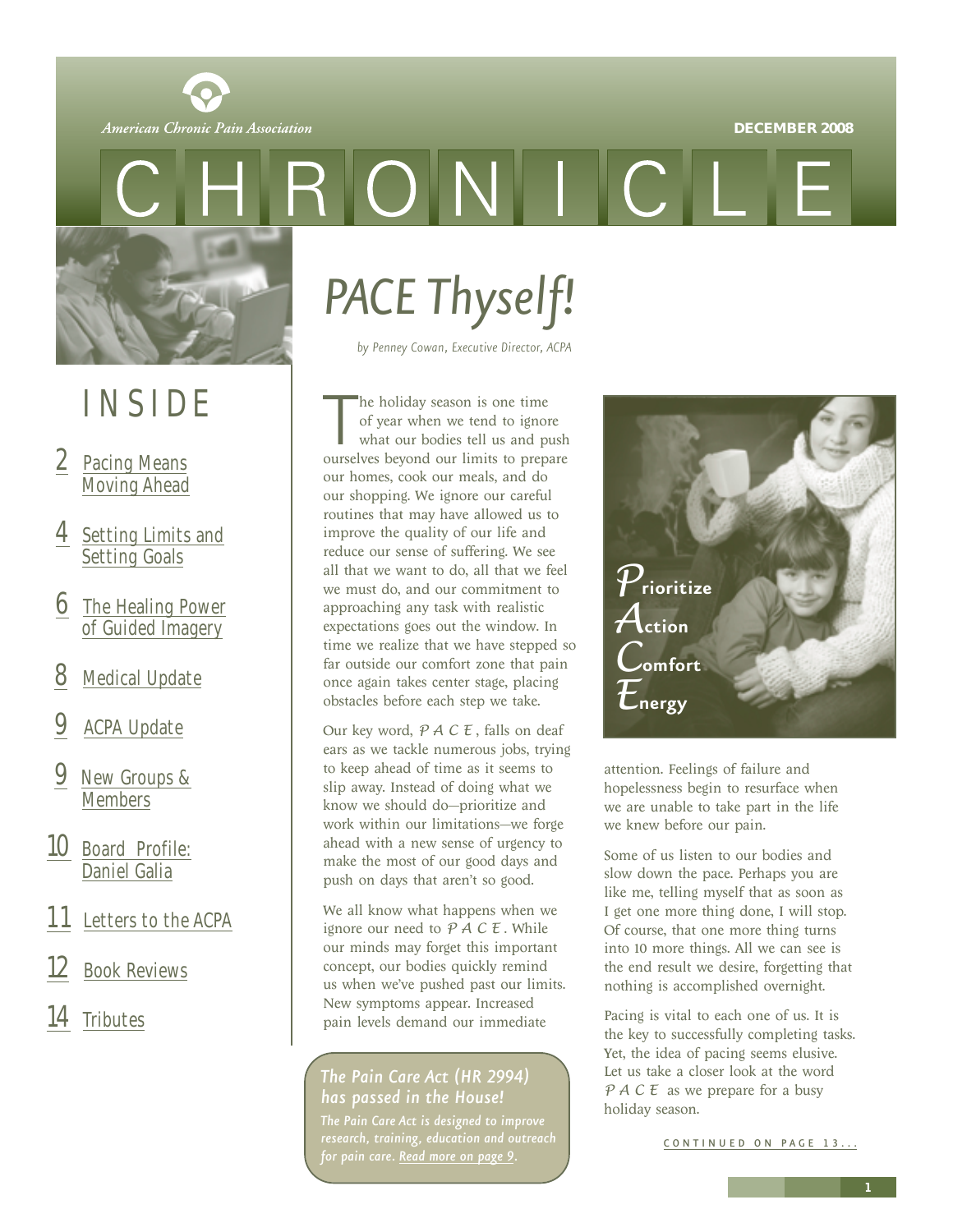# <span id="page-1-0"></span>*Pacing Means Moving Ahead and Not Falling Behind by Rachel Feinberg, PT, DPT, and Steven Feinberg, MD*

**P** acing is a vague word that is<br>thrown around, often incorrectly,<br>by both providers and people<br>with pain. Pacing is not about decreasacing is a vague word that is thrown around, often incorrectly, by both providers and people ing the intensity of an exercise, doing less activity, or being unproductive. Pacing is actually the exact opposite.

Pacing is a tool that allows you to change the way you perform or complete an exercise or activity so that you can successfully increase strength, tolerance, and function.

Some people with persistent pain markedly reduce their physical activity because it hurts. Others push too far into pain and overdo the activity. This over-activity generally increases the pain level and the increased activity becomes hard to sustain. Still others overdo when their pain level is relatively low and then stop their activity too late, when the pain has already reached a higher stage. This sets up an unhelpful cycle of over-activity and under-activity. All of these patterns have the eventual overall effect of reducing activity because of:

- ❋ higher levels of overall pain,
- ❋ fear of the activities that cause this increased pain, and
- ❋ frustration (because, despite pushing through each activity, people are unable to increase their physical ability level).

The purpose of pacing and goal setting is to regulate daily activities and to structure an increase in tolerance through gradually increased activity. Pacing requires that you break an activity up into active and rest periods. Rest periods are taken before significant increases in pain levels occur. In this way, pacing provides structure to the overall activity and guides you to build an optimum schedule that

minimizes pain and maximizes productivity during the day. Pacing also imposes a structure on the day, giving you a sense of control.

*Pacing Can Help Increase Activity*

People often become frustrated when they are instructed to take breaks and to slow down (i.e., pace themselves) during a project. They believe that they will never get anything done and that the task will take two or three times as long. However, when the activity time is added to the time needed to cope with or calm down the increased level of pain, the sum is often longer than the time needed to build in breaks.

Review the example below to see how this works with 15 minutes of vacuuming:



Without Pacing 15 minutes of vacuuming + 30 minutes rest to manage pain flare-up = 45 minutes total time WITH a flare-up

### With Pacing

5 minutes of vacuuming + 10 minute break + 5 minutes of vacuuming + 10 minute break + 5 minutes of vacuuming + 10 minute break = 45 minutes total time WITHOUT flare-up

Even if the activity does take longer with pacing, you are experiencing appropriate pain management because you are not causing continued flareups. As activity tolerance increases, rest breaks may be shorter and/or activity time may be longer.

Many people forget to pace themselves during certain 'danger' times. Some examples include:

- ❋ Days when you feel good and you become over-confident in your physical abilities,
- ❋ While performing a physical activity that you enjoy,
- ❋ When trying to please other people,
- ❋ When you are feeling rushed, pressured, or emotionally upset.

These are times when you can become careless and forget to use good judgment while performing physical activities.

### *How to Begin Pacing*

To begin pacing yourself, you first need to establish your baseline for each activity. The baseline is the amount of that activity you can do before you suffer from a significant flare-up. Although increased pain is expected, especially with a new activity, you want to stop the activity before the pain becomes difficult to control. The baseline may include a specific amount of time, speed, distance, or number of repetitions—or any other way to measure your tolerance.

One common mistake is to compare your starting level of an activity to the level that you performed at before your pain or injury. This typically creates a baseline that is too high and leads to an over-activity/under-activity cycle. Don't forget to set baselines for activities that require sedentary prolonged positions including sitting, reading,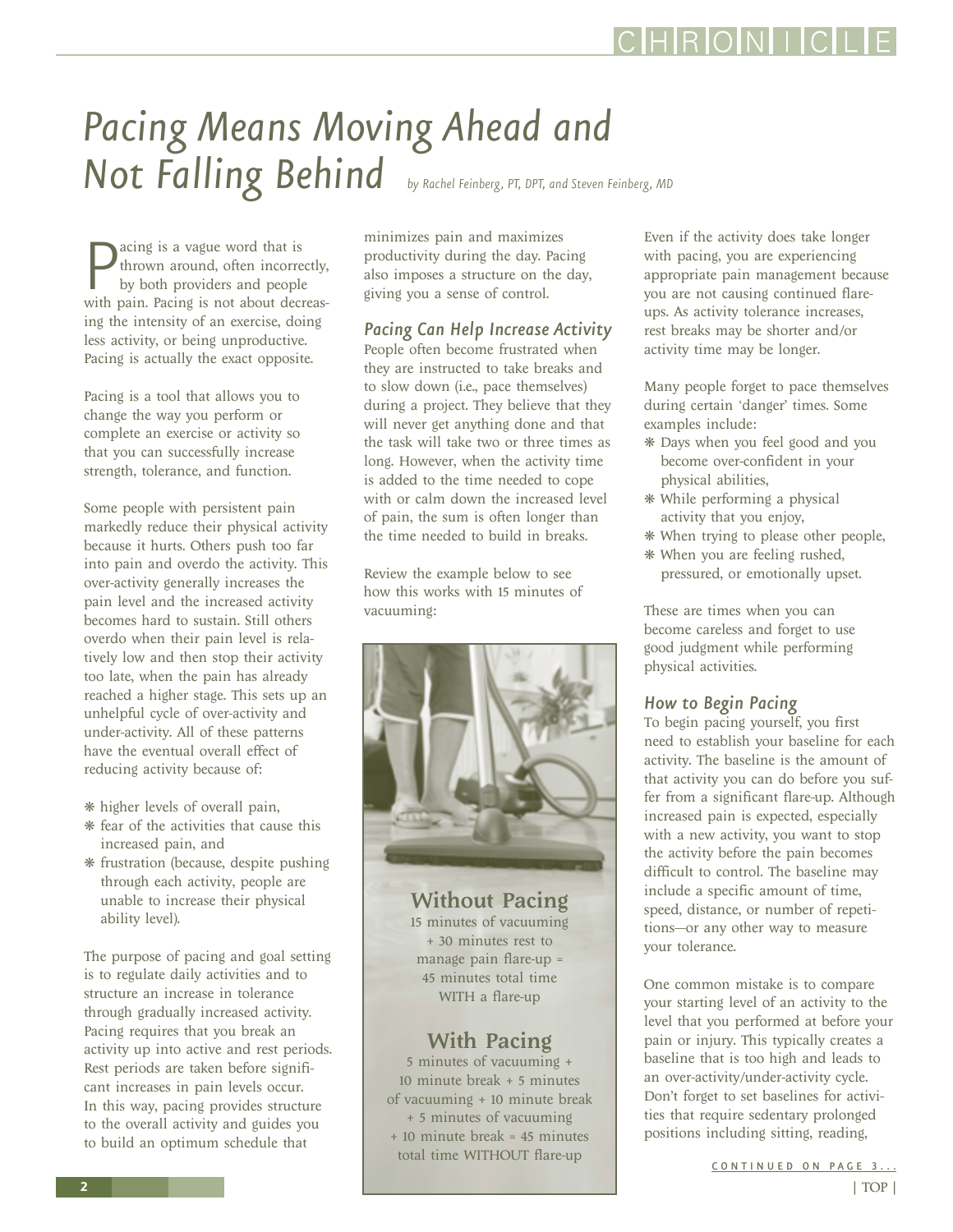### <span id="page-2-0"></span>*Pacing allows you to successfully increase strength, tolerance, and function.*

#### [CONTINUED FROM PAGE 2...](#page-1-0)

and computer work. These sedentary activities are often forgotten when pacing your day, but can cause increased levels of pain due to their constant stress on the neck and back or repetitive nature of the upper extremity movements.

The next step is to set a rest or break time if you plan to perform the activity in chunks of time, as in the example of vacuuming above. The rest/break time could include time to stretch or to perform relaxation breathing. You may want to switch to an activity that rests the muscles you were using and shifts your position, i.e., going from sitting to standing.

Once you have set your baseline, gradually and systematically increase your tolerance by setting goals. Your goals should be very small increases from your baseline. Focus on increasing only one part of the activity at a time—for example, lifting slightly more weight or

lifestyle, you may want to reconsider. Design a plan that provides a balanced lifestyle and allows you to manage your pain appropriately.

For exercise, pacing requires that you modify an exercise in a way that allows you to be successful. This could mean starting at a very low weight or only moving through part of the range of motion. The most important part is just finding a way to begin the activity. Your increased strength and tolerance will follow.

There will be many times that the activity that you are performing will not allow you to pace yourself; a 30-pound child must be lifted from the tub, you are participating in an important work meeting, or you are unable to pull over frequently while driving. For these times, other tools such as relaxation breathing, change of position, cognitive behavioral techniques, and distraction can

*Design a plan that provides a balanced lifestyle and allows you to manage your pain.*



doing a few more repetitions. You want to be able to complete your goal so don't feel pressured to progress too fast.

### *Set Goals You Can Reach*

Another part of goal setting is picking realistic goals and asking yourself why you are attempting to reach that goal. If you are picking goals that will place you back into an over-busy, stressful

assist you in managing your pain level while completing the task.

Remember, pacing is an art, not a science. Don't be afraid to be creative and to keep trying to use pacing in different ways. Be open to performing activities in new ways. Above all, remember that pacing is to help you get ahead, not fall behind.



*RACHEL FEINBERG, PT, DPT, has her doctorate in physical therapy. She is the director of physical therapy and cares for people with chronic pain at the Bay Area Pain & Wellness Center Functional Restoration Program, Los Gatos, California, [\(www.bapwc.com\)](www.bapwc.com) where she specializes in functional restoration.* 

*DR. STEVEN FEINBERG is a physiatrist and pain medicine specialist practicing in Palo Alto and Los Gatos, California. He is a past president (1996) of the American Academy of Pain Medicine and serves on the board of directors of the American Chronic Pain Association. An adjunct clinical professor at the Stanford University School of Medicine, he is board certified in physical medicine and rehabilitation and pain medicine. [\(www.StevenFeinbergMD.com\)](www.StevenFeinbergMD.com)* 

[| TOP |](#page-0-0)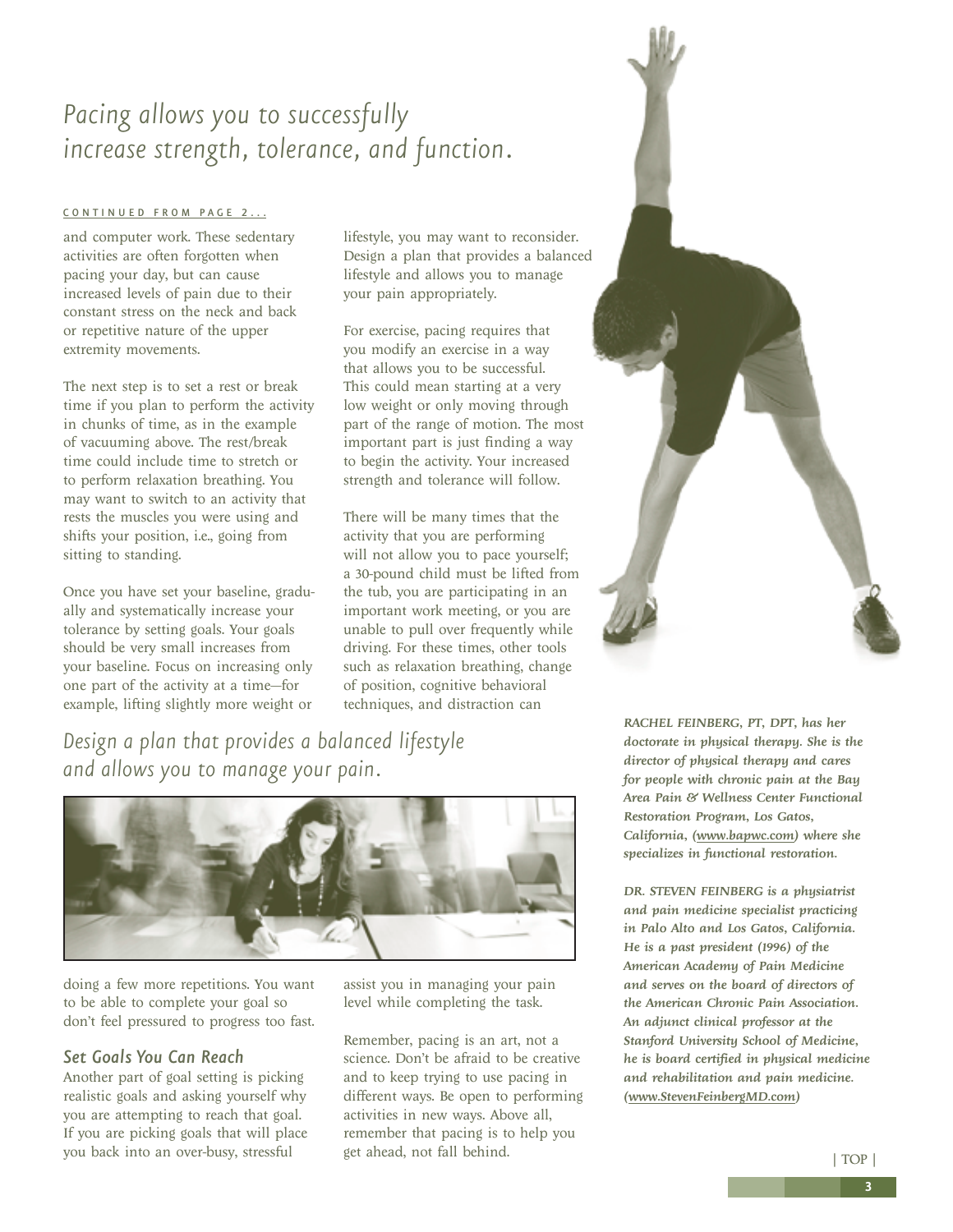# <span id="page-3-0"></span>*The Art of Pacing: Setting Limits and Setting Goals*

*by Sally Price*

I thought I was working through the pain by keeping on going. But I learned I was making myself hurt more," said Catherine Cartwright, 55, thought I was working through the pain by keeping on going. But I learned I was making myself hurt of Vallejo, California. "

That changed when Catherine learned to pace herself. Now when she is doing errands and is tempted to do one last one—even though her back, neck, and fibromyalgia pain is increasing—she stops herself. "I don't push it," she said. "I have to leave it for another day." She also has learned to accept that she has good and bad days and on the bad pain days she stays home.

"I have learned to say no and feel okay about it," she said. "It took some work. Sometimes my family still doesn't get it after 10 years, but I'm the one who suffers [when I push myself]."

Catherine, who is an ACPA facilitator, has discussed pacing with her support group. In preparation for the holiday season, she passed along to them what has worked well for her.

When planning a big family meal, she prepares dishes in advance, freezing them if necessary. She'll get her grandchildren to help her do any required chopping and peeling, thereby protecting her hands from the effects of arthritis and carpal tunnel syndrome. She makes Christmas shopping a lot easier by giving gift certificates and giving the grandchildren money.

### *Reaching Acceptance*

Since she slipped and fell at her job 10 years ago, "living with daily pain has been a learning experience," Catherine said. She has accepted her limits, knowing she can do an activity for about an hour before needing to rest. This acceptance hasn't come easily, she recalled. She wanted so much to continue doing her counseling job after the injury.

"I kept trying to do it, do it, and do it. I couldn't accept the fact I couldn't do it," she said. It was just as hard for her to give up her dreams for her retirement. "I thought I was going to be able to travel," she said wistfully.

But Catherine makes the most of her life with pain. Having started one ACPA chapter, she is working on forming a second group to meet at a senior citizen center. She stays



physically active by exercising regularly, taking classes of mild strengthening and stretching. To manage her pain, she uses medications, injections, an adjustable bed, and regularly visits a chiropractor.

Describing herself as a Type A personality, she said it has been hard to come to terms with her limitations. "I probably talk on the phone more than I used to," she said with a laugh.

Catherine believes having a sense of humor is very helpful in living with chronic pain, and is planning a program on the benefits of humor for an ACPA chapter meeting. "You get certain endorphins (the body's natural pain killers) dispersed in your body when you laugh," she explained. "When I'm feeling depressed about being in pain I watch funny things."

### *Good Days and Bad Days*

One way Jane Avery, 72, of Ocean Park, Maine paces herself in dealing with chronic pain is to be prepared for those more difficult days.

"I have to learn what my good days are and when I have days when I don't do as well, like when the humidity is high," she said. Jane also plans ahead for her shopping needs. "I try real hard not to push the limits on medications and food. That way if it's not a good day I don't have to go out," said the ACPA co-facilitator.

She has had to learn—and is still learning—to listen to her body and plan her day accordingly. "It was something I had to adjust to. I'm a slow learner and had to let the school of experience be the teacher," she explained.

[CONTINUED ON PAGE 5...](#page-4-0)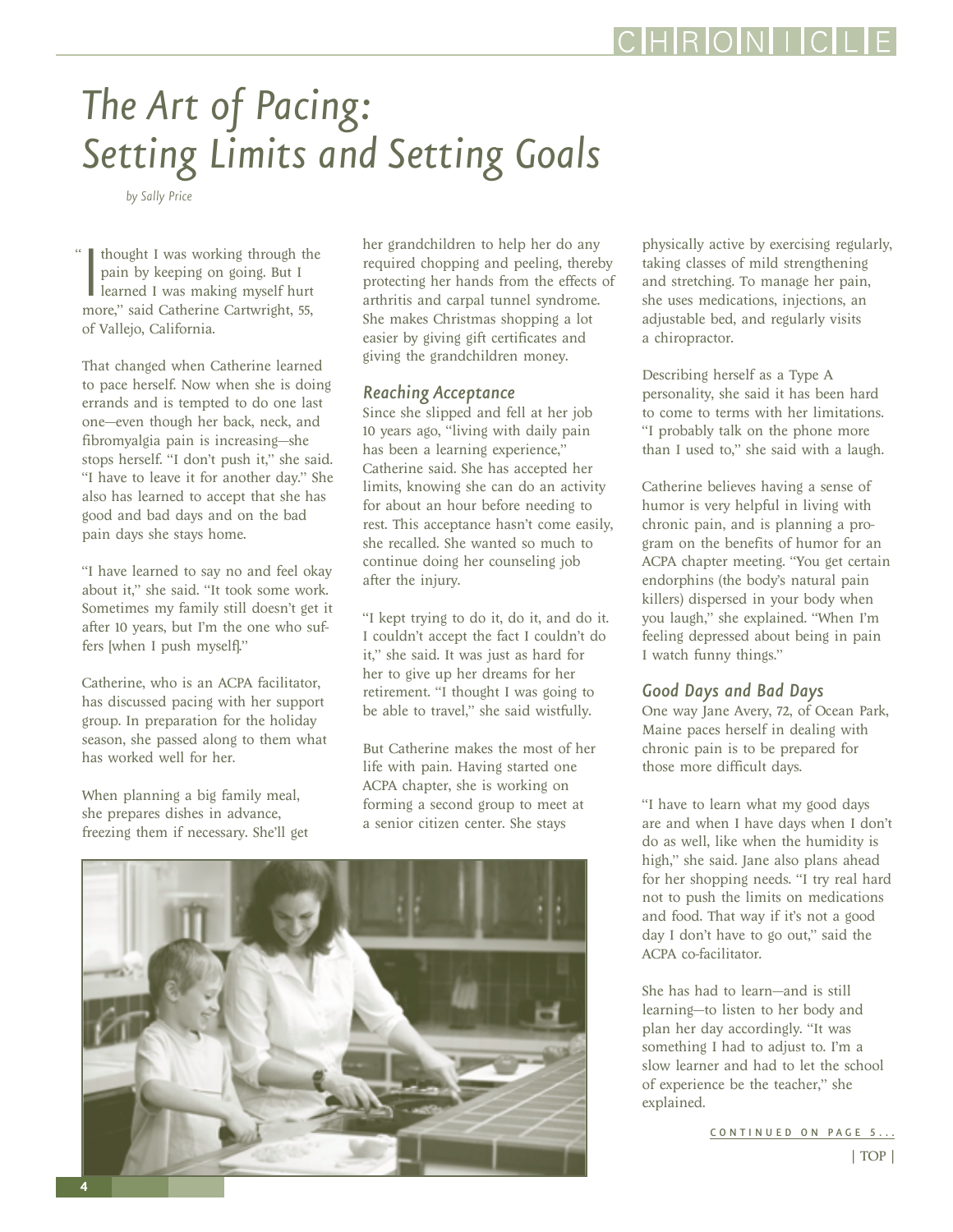<span id="page-4-0"></span>

#### [CONTINUED FROM PAGE 4...](#page-3-0)

Jane likes to cite the "spoon theory" as a reminder of what she has learned. The theory says that a person with a chronic illness or chronic pain has a certain amount of energy—a set amount of spoonfuls—each day. When we use more spoonfuls than we have—push ourselves beyond our daily limitations—we pay for it in the days to follow. In other words, she said, "If we borrow from the next day our whole week goes downhill."

This involves being assertive with yourself and others about your limitations, Jane said. "I was told that 'No.' is a complete sentence. If I have a meeting in the afternoon I have to rest in the morning so I don't burn up all my spoons." It also involves being up front with family and friends about your limitations, regardless of how "healthy" you may look at that time. No one knows your health concerns like you do, she said.

#### *Know Your Priorities*

Pacing, knowing your priorities, and setting goals all work together for persons with chronic pain. First we must know our priorities and goals. Then we pace ourselves so we can engage in activities that give meaning to our lives. We set limits so that we can do those activities that are the most important to us, activities that help us meet our goals.

Jane knows her goal is to "help people to live better." In addition to helping people in her ACPA group, she does this through her online blog, ["Networking with the Wellness Lady.](http://wellnesslady.blogspot.com)"

There, she posts health articles on various subjects. She also mentors others who want to do the same. "I try to be actively involved in my community. I have the gift of gab and I'm not afraid to stand up and do a presentation," she said.

But she knows she has to make choices to best use her talents and energies. She does this by knowing her priorities. "I have to limit how much I do, but I want what I do to help someone's quality of life," she explained.

Jane deals with chronic pain from a variety of sources. Born with a heart defect, she had experimental open heart surgery 46 years ago that left nerve damage and a non-functioning right lung. Her rib cage and shoulder muscles ache because they have taken over for her paralyzed diaphragm. She also lives with re-occurring shingles and psoriatic arthritis.

"I'm never sure which pain is hurting," she jokes. "But I'm a survivor. Pain is a reality but how we deal with it is an option we can choose."

One way Jane keeps her perspective so positive is by remembering when her heart surgeon escorted her out of the hospital. "He had tears running down his face when he said, 'Most of my patients don't get to go home.'"

At that time, the doctors gave her four to five years to live. "That was 46 years ago," she said. "Every day that I wake up to take care of myself I know I'm a privileged person."

### *Rising from Oblivion*

If you don't pace yourself and consciously manage your pain, living with pain can destroy you. Jerry Becker, 66, ACPA facilitator for the New York City area, believes he came close to that point.

Suffering with severe, constant back pain that started in 1985, Jerry became very isolated and sedentary, lost in a hole of swirling thoughts of "why me?" He refers to this time as the "big collapse" and "a descent into oblivion." Going to a rehabilitation center four years later "got me back on my feet," he said. Some good people came into his life and introduced him to the idea of managing his pain rather than constantly dwelling on it.

He refocused after a heart attack, which resulted in his being thankful to be alive. Then he met his current wife, who has always seen him as a person, not as a bad back condition or as a heart problem.

And today—despite back pain, fibromyalgia, myofascial pain, knee problems, and other challenges— Jerry is a person who can say, "I believe it's possible to live a life of joy despite pain."

### *Focusing on Others*

Admitting that it's a struggle all the time, Jerry feels good when he looks at his victories over pain and his service as a role model. His goals are staying active and bringing pleasure to others. With creative skills in music, art, and photography, he volunteers every week in a nursing home.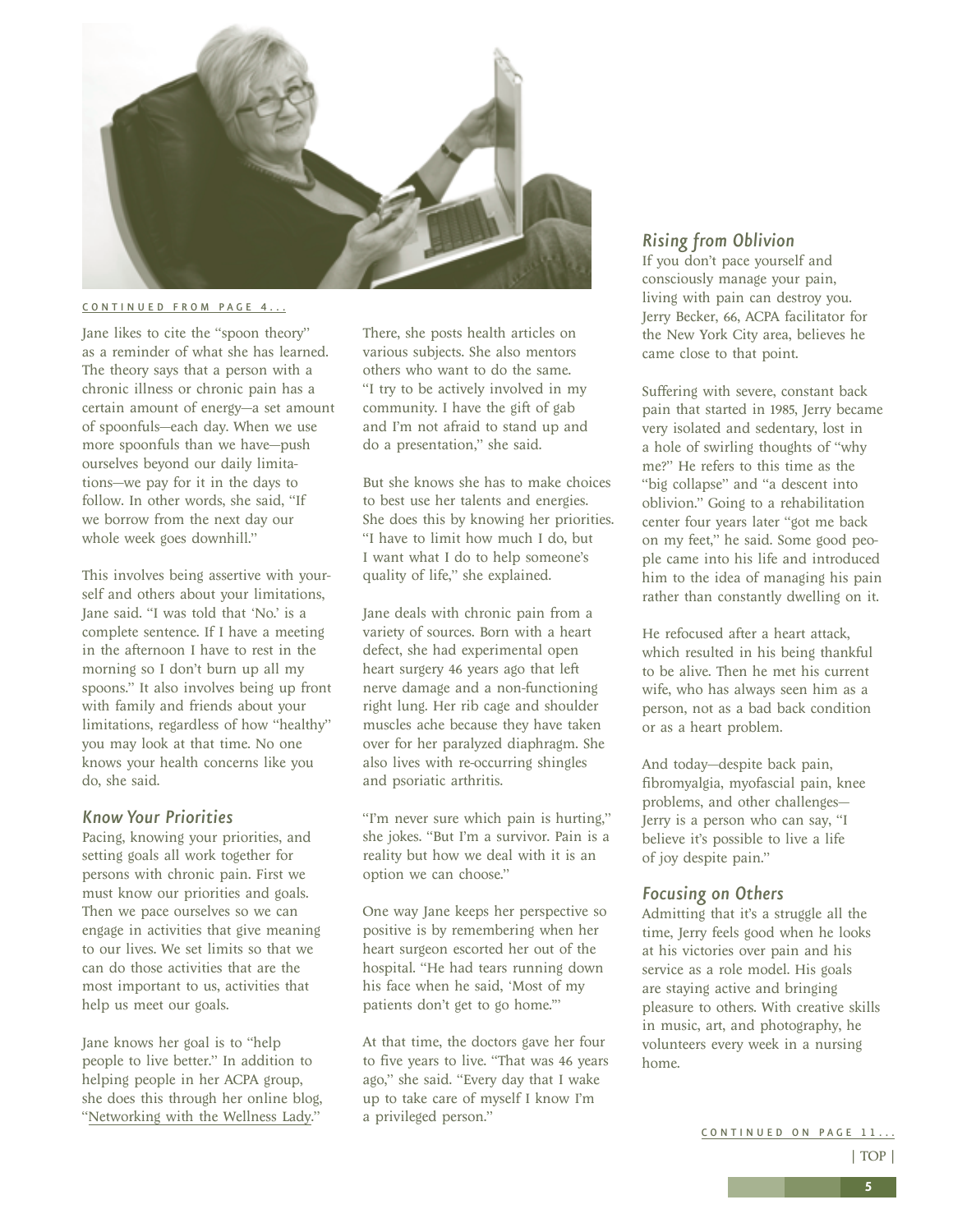# <span id="page-5-0"></span>*The Healing Power of*  Guided Imagery **Guided Imagery Guided imagery**

*by Linda Garvin*

Suffering from chronic pain, I ly believe that guided imagery<br>have beneficial effects in relie<br>pain or reducing the perception of uffering from chronic pain, I firmly believe that guided imagery can have beneficial effects in relieving pain. This is primarily because our thoughts and emotions have a direct influence on the way we feel and behave.

At a basic level, images represent things that we feel, hear, smell, taste, and see. The mind stores memories as images and uses these images to communicate with the body. Visualization—also called guided imagery—can have a profound effect on the mind-body connection.

Guided imagery is a simple process that begins by gently guiding a person to a state of relaxation. A trained practitioner first reviews with the client any experiences he or she has had with relaxation and imagery. By encouraging deep breathing and progressive body relaxation, the practitioner verbally leads the client to a peaceful, comfortable, and relaxed state.

Once the client is relaxed, the practitioner suggests that he/she visualize an image that represents a peaceful, safe, or spiritual place. Alternatively, the image can represent a special concern a person has about their health such as lower back pain. It can be a significant image from the person's past that contributed to their present state of health such as developing headaches during stressful situations.

For people who have difficulty finding an image, the practitioner might suggest a burning candle, a flower, or a favorite vacation spot. The practitioner allows the person time to respond to the image, with suggestions of sensory cues.

*can have a profound effect on the mind-body connection.* 

*Pain Images in the Brain*

Prolonged periods of chronic pain and stress can exacerbate medical issues and cause us to be more vulnerable to other health problems. How our brain interprets images of our pain and stress can have a profound effect on our autonomic nervous system.

It has been shown that the power of imagination can bring on physiologic changes in the body that can promote healing. In fact, there are numerous studies documenting the benefits of guided imagery. In the 1980's, the work of A. Sheikh and R.G. Kunzendorf showed that various forms of imagery

can affect blood pressure, heart rate, gastro-intestinal motility and secretions, immune functions, and levels of various hormones and neurotransmitters in the blood.

In a later study, Barbara Dossey and Cathie Guzzetta found that relaxation and imagery caused a reduction in the sympathetic response to stress and a boost to the parasympathetic system, calming and aiding body-mind healing.

Turkoski and Ackerman state that endorphins, the body's natural analgesics, are increased through relaxation, which in turn decreases pain. Reducing pain increases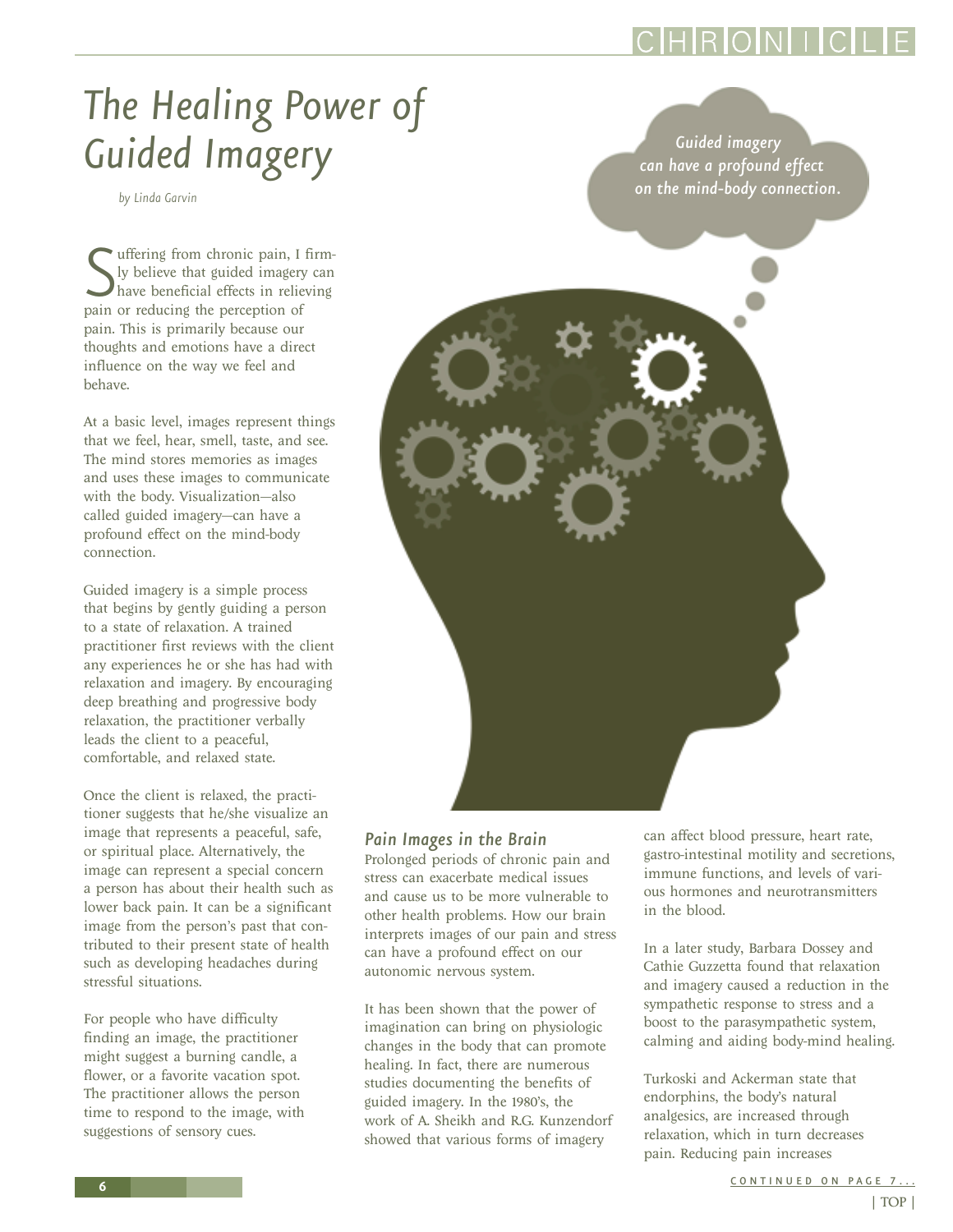<span id="page-6-0"></span>*Guided imagery is a simple, safe, and straight-forward process, which can be practiced with a trained practitioner or on an independent basis.*

#### [CONTINUED FROM PAGE 6...](#page-5-0)

relaxation, which activates the parasympathetic nervous system to decrease blood pressure, respiration, and heart rate. Guided imagery has been used successfully prior to and after medical procedures such as cardiac catheterization, angioplasty, and surgery. It has reduced the severity of headaches and alleviated psychological stress.

### *Personal Success Stories*

Marsha Williams, an IT consultant from Boston, Massachusetts, utilized guided imagery several years ago for chronic headaches. Marsha said, "Medications could not relieve my headaches and after I read about guided imagery, thought I would try this since it was non-invasive and no medications were used. During six weeks of weekly guided imagery, my headaches decreased … and eventually dissipated."

By facilitating specific language around a person's image, a trained practitioner can help him or her identify certain thoughts that may be relevant to the image. They draw on the client's inner strength and wisdom to bring forth insights and solutions to the client's concerns.

Debra Rose, a pediatric nurse practitioner and biotech consultant in Marin County, California, had an abrupt onset of a detached retina. She had eye surgery to repair the detachment and chose guided imagery to assist with the healing process. As Debra explained, "I decided to use guided imagery because I had read several articles about the benefits of relaxation and pain reduction. After a few sessions with a nurse, certified in guided imagery, my eye pain lessened, along with … my anxiety."

Terry Reed and Susan Ezra, who instruct nurses in guided integrative imagery, feel that imagery is a powerful holistic healing modality that fosters active participation, disease prevention, and health promotion, returning the focus of wellness to the individual.

Dr. Terry Whitten from Marin County suffers from a chronic rheumatologic autoimmune condition. Dr. Whitten had been on prednisone for several years and was introduced by a physician to guided imagery for pain control and reduction of inflammation. As Terry explains, "After participating in guided imagery sessions over several months I experienced less joint pain and swelling in my hands. I also have been able to reduce my dose of prednisone. In addition, I can now practice imagery independently in my own self-healing management."

Terry's experience is not unique. In working as a guided imagery practitioner, I have seen imagery: ❋ Promote deep relaxation

- ❋ Reduce muscle tension
- ❋ Decrease chronic pain
- ❋ Help people manage pain without taking more medication
- ❋ Help individuals find their inner resources and coping skills, and take control of their pain and anxiety.

Guided imagery is a simple, safe, and straight-forward process, which can be practiced with the aid of a trained practitioner and eventually on an independent basis. It is non-invasive and cost-effective. Guided imagery has proven to be an excellent strategy for assisting people to use the creative powers of the mind and begin to gain control of the healing process.

If you don't have a trained practitioner in your area, investigate the self-help relaxation resources on the ACPA Website. ACPA relaxation tapes and

CDs (in our online catalog) help you regain some control of your body and refocus it on more positive feelings.

Each is approximately 15-20 minutes in length. There are also recommendations for books. Go to [http://acpa.stores.yahoo.net/reltapcds.](http://acpa.stores.yahoo.net/reltapcds.html) [html](http://acpa.stores.yahoo.net/reltapcds.html) or [http://www.theacpa.org/](http://www.theacpa.org/people/helpful_reading.asp)  people/helpful reading.asp. You might also look at "Rituals of Healing: Using Imagery for Health and Wellness," Jeanne Achterberg, PhD, Barbara Dossey, RN MS, Leslie Kolkmeier, RN, MEd., Bantam Books.

*Linda Garvin, of Alameda, California, is an adult medical case manager/liaison with an advanced degree in nursing. She teaches relaxation for stress management, health and nutritional classes, and provides a pain management and exercise program for patients with chronic pain and chronic diseases. She also has personal experience in using relaxation techniques and imagery to manage pain. Learn more at www.healthmanagerbayarea.com.*

#### *References:*

*Ackerman C. J., B., Turkoski B. Using guided imagery to reduce pain and anxiety. Home Health Nurse 2000; Sep, 18(8):524-530.*

*A. Sheikh and R. G. Kunzendorf, "Imagery, physiology and psychosomatic illness." In International Review of Mental Imagery, vol. 1, ed. A. Sheikh (New York: Human Sciences, Press, 1984).*

*Bazzo, D.J., Moeller, R.A., Imagine This! Infinite Uses of Guided Imagery in Woman's Health. Journal of Holistic Nursing, 1999:17(4) 317.*

*Dossey, B., Guzzetta C. Implications for bio-psycho-social-spiritual concerns in cardiovascular nursing. J. Cardiovasc Nursing 1994:8(4) 72-88.*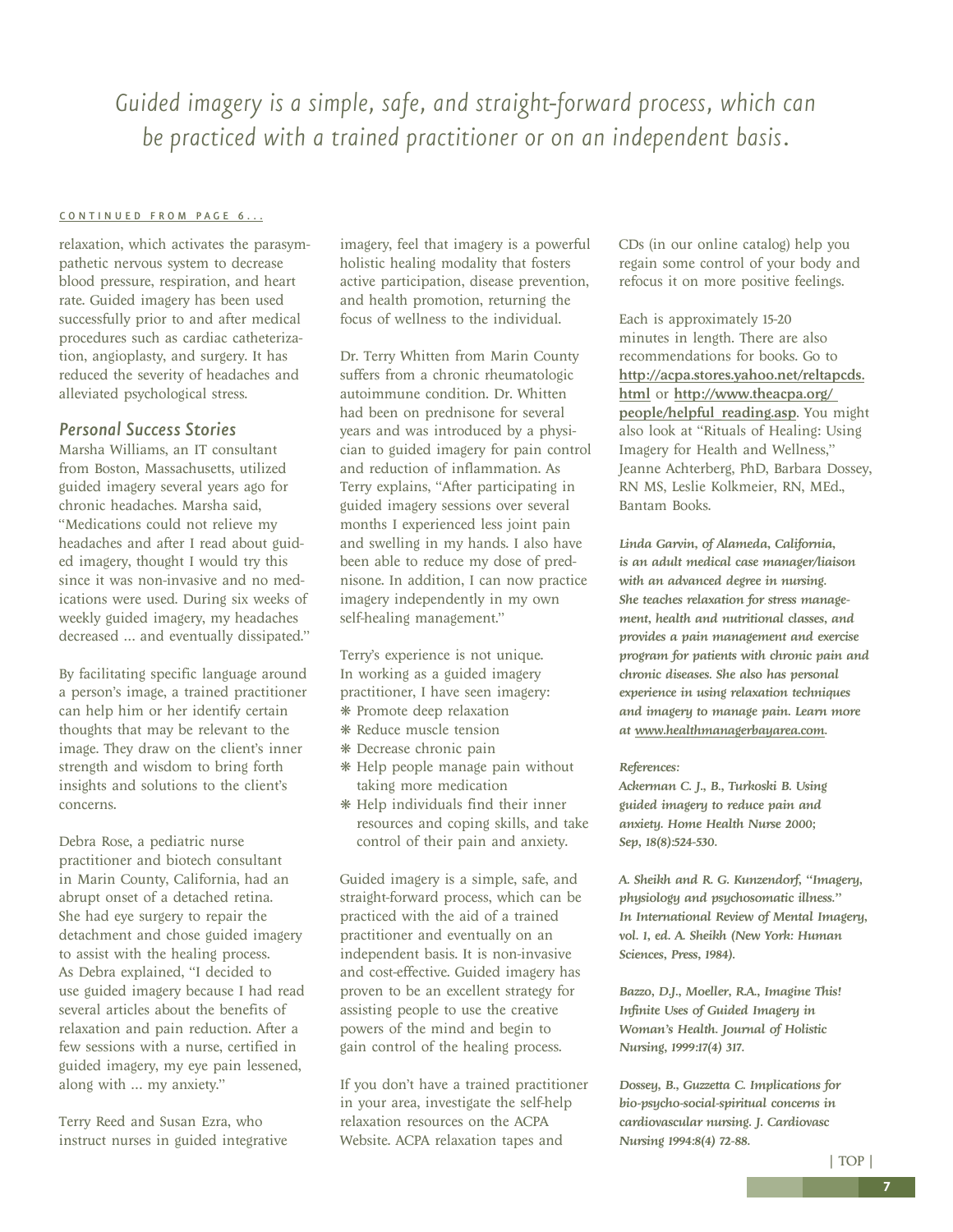# <span id="page-7-0"></span>*Medical Update*

### *Artist with Chronic Pain Names Pain Syndrome*

*"It becomes a truly remarkable thing when making art helps free my mind from clinging to all this personal melodrama for even a moment of healing and feeling fully alive." —Ralph E. Busch*

*artist with PainExhibit.com*

The PAIN Exhibit is an educational visual arts exhibit in which artists with chronic pain express some facet of the pain experience artistically. Mark Collen, who has had chronic pain for over a decade, launched the site at www.PainExhibit.com in 2004. Medical and health educators use PAIN Exhibit art to educate others about chronic pain.

Collen, project manager of the PAIN exhibit, welcomes people with chronic physical pain to submit pain-related art to the site. (Learn more at http:// www.painexhibit.com/entries.html)

In October 2008, Collen was responsible for recognizing a new pain syndrome, Pain Insomnia Depression Syndrome (PIDS), described in the current issue of the *Journal of Pain and Palliative Care Pharmacotherapy* (Volume 22, Number 3). The article is "The Case for Pain Insomnia Depression Syndrome (PIDS): A Symptom Cluster in Chronic Nonmalignant Pain."

Though Collen has never studied medicine and does not have an advanced degree, he discovered the syndrome through his observations and was supported by a meta-analysis of the medical literature.

Arthur G. Lipman, PharmD, FASHP, editor of the *Journal of Pain and Palliative Care Pharmacotherapy*, discusses the article in the same issue in his editorial entitled, "Why We Must Listen to Our Patients."



### *Can Opioids Make Pain Worse?*

Medical professionals and people with pain can read "The OIH Paradox: Can Opioids Make Pain Worse?' by Peggy Compton, RN, PhD at www.pain-topics.org. This 12-page review of the evidence examines the preclinical and clinical research showing that ongoing opioid therapy for chronic pain can worsen the pain in some patients. In fair balance, Compton observes that Opioid-Induced Hyperalgesia (OIH) does not arise in the majority of patients taking opioid analgesics, but when it does occur it can be difficult to manage. The article is available at the [Current Comments](http://pain-topics.org/clinical_concepts/comments.php# ComptonOIH) [section](http://pain-topics.org/clinical_concepts/comments.php# ComptonOIH) of *Pain Topics*.

### *Navigating the Health Care System*

Dr. Carolyn Clancy is Director of the U.S. Department of Health and Human Services' Agency for Healthcare Research and Quality. She has prepared brief, easy-to-understand advice columns for consumers to help them navigate the health care system.

One recent column discusses how a new regulation is encouraging the prevention of medical errors in hospitals.

Since October 1, 2008, hospitals can no longer bill the patients or the federal government when patients develop new health problems a result of poor care, such as bedsores, infections following certain kinds of surgery, or blood clots or embolisms.

"One study found that mistakes cost insurers \$9.3 billion in extra charges and caused 32,600 patient deaths each year," she said.

Visit the [AHRQ Web site](http://www.ahrq.gov/consumer/cc.htm) for more.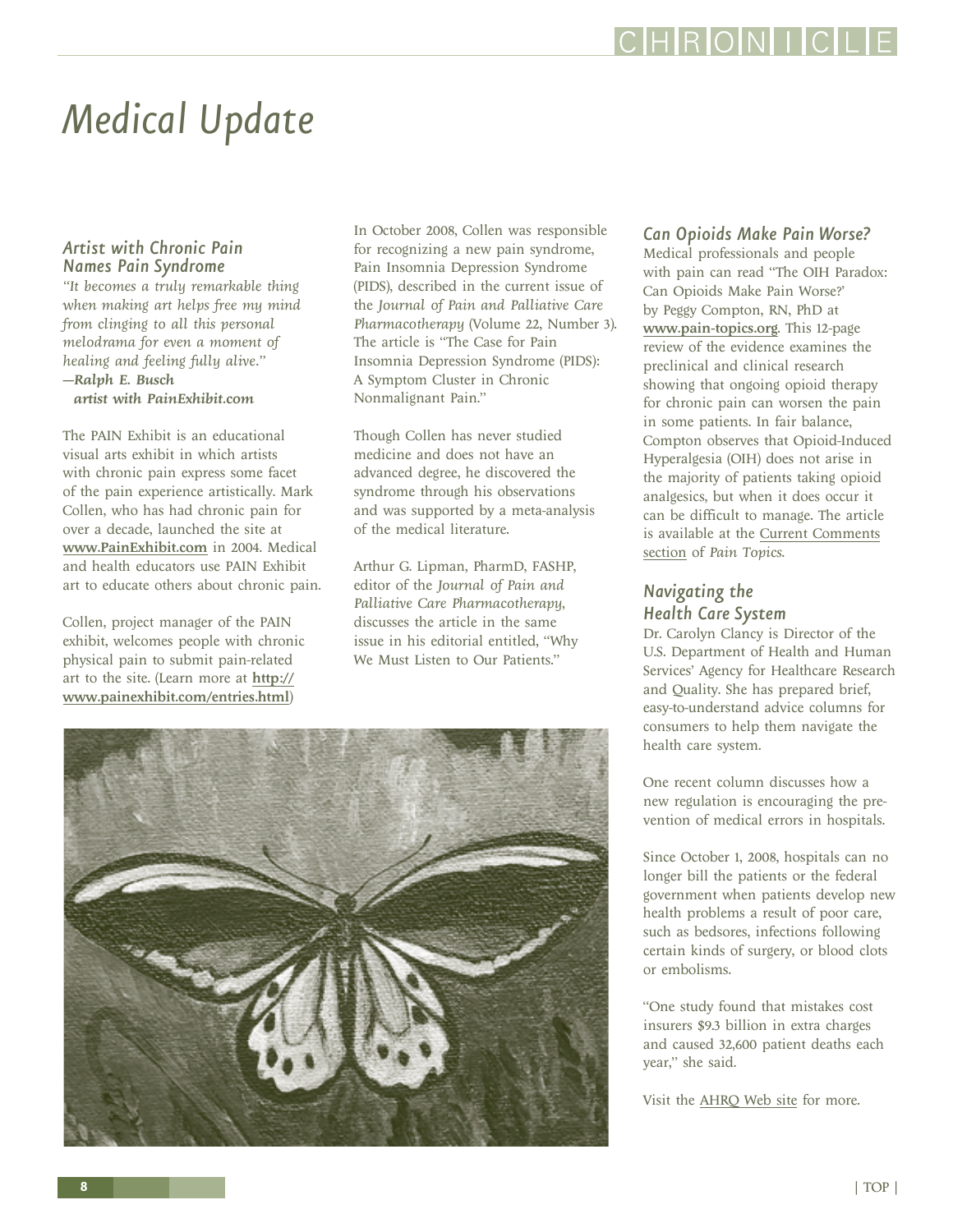# *ACPA Update*

### <span id="page-8-0"></span>*New ACPA Groups*

*Welcome to our new groups and facilitators.*

> *Robin Arena West Palm Beach, FL*

*Cheryl Haberberger Sunrise Beach, FL*

*John Tamerin*

*Jill Jordan Gretna, VA*

*Kaiser Permanente Harbor City, CA*

### *The Pain Care Act Passes in the House*

The Pain Care Act is designed to improve research, training, education, and outreach for pain care. Officially known as the National Pain Care Policy Act of 2007 (H.R. 2994), this legislation passed the House of Representatives on Sept. 24, 2008. It is under review in the Senate as S3387.

It requires that the Federal Government's health policy administration increase the recognition of pain as a significant public health problem, evaluate the treatment of acute and chronic pain, identify and reduce barriers to such care and establish an agenda for action that will improve pain care research, education, and clinical care. It also requires the Director of the National Institutes of Health to establish the National Pain Care Research Advisory Committee.

To review the text of the Pain Care Act, visit [our Web site:](http://www.theacpa.org/documents/HR2994.pdf) http://www.theacpa.org/ documents/HR2994.pdf.

### *Pain Management Award*

Congratulations to Steven Feinberg, MD, ACPA board member and medical advisor to *The Chronicle*. Dr. Feinberg was recently named Adjunct Clinical Professor, Stanford University School of Medicine, Palo Alto, California.

We also congratulate the Division of Pain Management at Stanford University, recognized by the American Pain Society as one of six centers of excellence nationwide this year for its successful multidisciplinary approach to relieving the suffering of those with chronic pain disorders.

"This is validation for the type of work we've been doing for the past couple of decades," said Sean Mackey, MD, PhD, chief of the Division of Pain Management at Stanford Hospital & Clinics and associate professor of anesthesia at the Stanford

University School of Medicine. "We're seeing the pendulum swing around toward acceptance of this interdisciplinary type of pain management that involves teams of medical professionals attacking pain together."

**RIOINI** 

Dr. Sean Mackey directs this program and Dr. Feinberg has been a faculty member involved with the department in patient care and teaching for more than 15 years.

### *Regional Directors Meet in Chicago*

ACPA Regional Directors are an important link in our network of support for people with pain. They help new and current facilitators keep their groups strong and focused and serve as a conduit for information on pain issues from the national office. In September 2008, many of our facilitators met in Chicago to enhance their skills and develop new ones to support our mission. In addition to meeting Tiffany Reese, our group coordinator, face to face, they were introduced to new ACPA resources, and had an opportunity to polish their skills in speaking to the media about pain issues.



*At the regional directors meeting, Penney Cowan visits with Dave Duhrkoop, Oregon Regional Director. Below, Jeff Nance, Indiana Regional Director, practices his interview skills.*

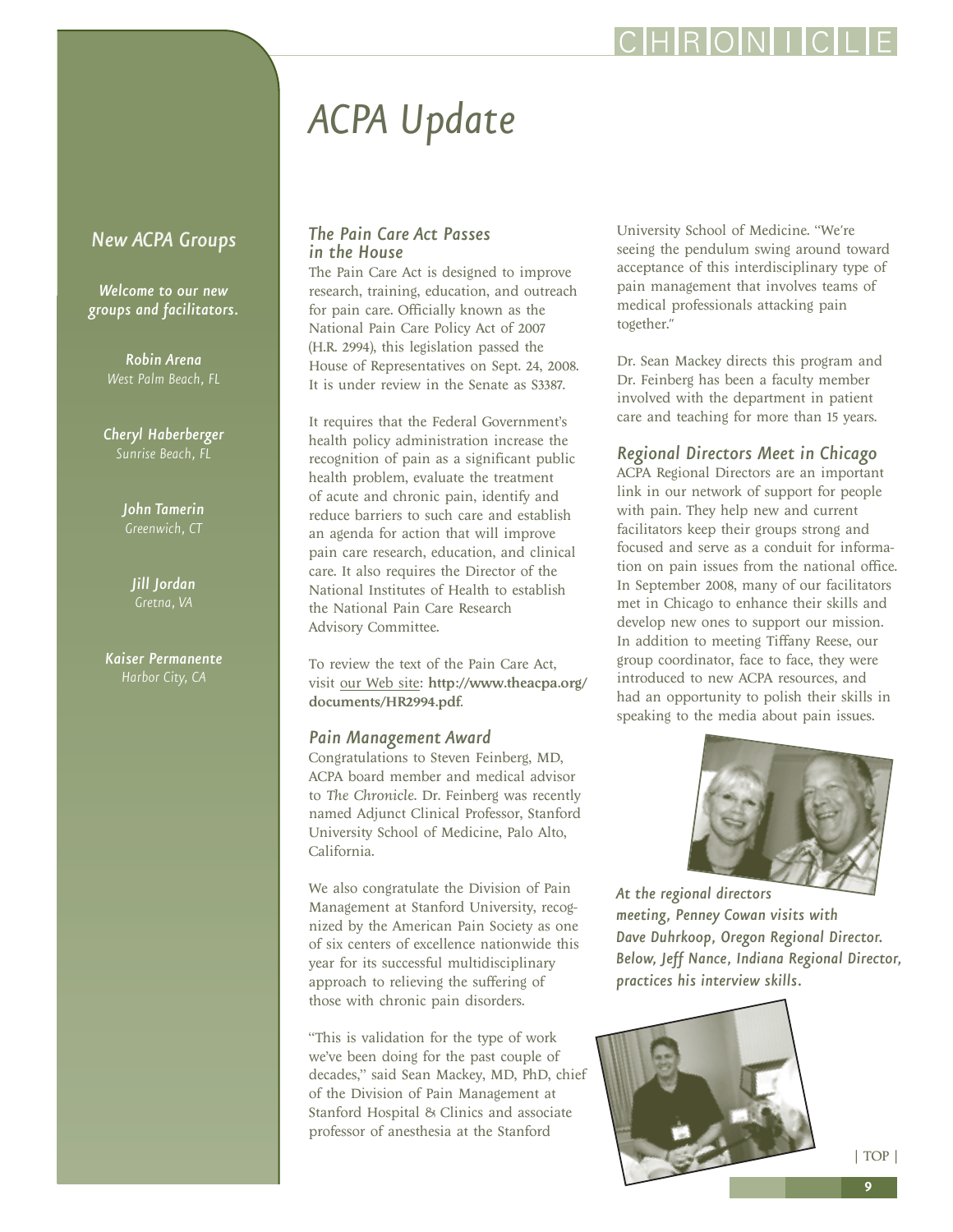## <span id="page-9-0"></span>*Board Member Profile: Daniel Galia*

*This is part of a series of articles intended to give readers more insight into the interests and contributions of ACPA board members.*

**D**<br> **C** and treasurer of the<br>
ACPA since 2004. He moved<br>
into that role after volunteering for member and treasurer of the ACPA since 2004. He moved ACPA for 17 years and has contributed his varied grass-roots experience and financial expertise to furthering the mission of this organization.

Like many board members, Galia's involvement was ignited by his acquaintance with Penney Cowan, ACPA founder and executive director. He volunteered at events, retreats, and fundraisers. He also coordinated several annual Oracle Corporation volunteer events to aid the national office in assembling the ACPA Nurses and Pharmacists Tool Kits for distribution during Pain Awareness Month.

"Over time, the ACPA has evolved as an organization, but it has always been the voice of the person with pain and will continue to do that to serve its members. I hope we will continue to reach out to all people with chronic

pain especially the underserved," he said.

Galia envisions that the ACPA will expand its reach with online services, more translations of educational materials, and more information provided on CD and DVD, such as the Consumer Guide to Pain Medications and Treatments in DVD format.

"We have so many new communities and new initiatives," said Galia. "AgrAbility, nerve pain, Growing Pains (youth with chronic pain), the pain scale, pharmaceutical resources…chronic pain is like an onion, you peel away one layer and there are more needs and issues underneath."

"These days it's not just domestic. There are global issues that surround chronic pain that Penney is involved with. We are learning how the world handles the consumer side of chronic pain."

Fortunately, the ACPA board is filled with great, knowledgeable individuals within the field, according to Galia.

Though he isn't a medical person, his expertise in finance and business has been invaluable.

As the ACPA treasurer, he reviews the monthly and annual financials, provided to him by the accountant and auditor of the organization, and summarizes the details for the board. "People with pain are the focus of our program and projects," Galia said, adding that the most important goal is maintaining funding to develop materials and online resources to educate people with pain, their families, and medical professionals.

Daniel Galia lives in Rocklin, California, with his wife, Kimberly, and his children, Aidan and Devyn. In 1997, he received his bachelor's degree in marketing and business operations from California State University, Sacramento.

As Director in Global Support and On Demand Operations for Oracle Corporation, Galia focuses on automation and standardization of systems, processes, and tools for several sales organizations. He has worked at Oracle for 11 years, in management and operational roles.

[| TOP |](#page-0-0)

### **Migraine Help**

Participate in a National Institutes of Health (NIH) funded research study on Web-based support for migraine headache. You may experience reduced frequency and severity of headaches. Learn more about migraine headache. Earn up to \$100. Contact Inflexxion, Inc. Phone: 617-332-6028 ext 270. Email: [jainscough@inflexxion.com.](mailto:jainscough@inflexxion.com)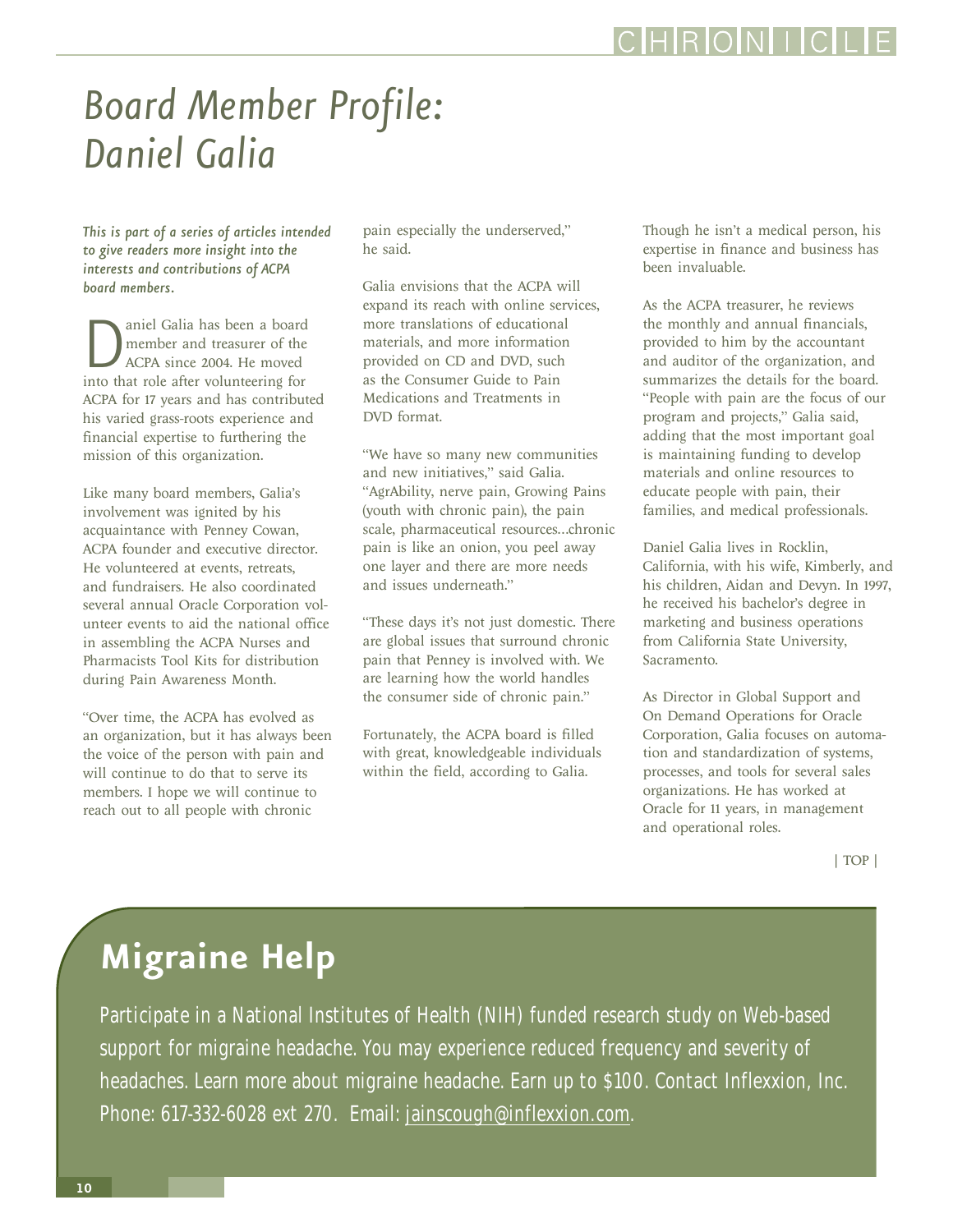[| TOP |](#page-0-0)

**11**

### <span id="page-10-0"></span>*Letters*

### Hello!

First of all, thank you for all of the resources and easy-to-read information that you have on your website. As a clinical pharmacist in an ambulatory pain management clinic, I use these materials quite often in both the clinic and the multidisciplinary pain seminars that we offer.

That said, I would encourage you to add "pharmacist" to your list of people who should be involved in the patient's pain team. Whether it is a unique situation like the one I am in (where I review all pharmacologic plans for efficacy and safety, recommend changes and monitoring as appropriate, and provide extensive education to the patient on his or her medications), or a pharmacist who is dispensing the patient's medications at the corner drugstore, pharmacists should play a large role in both patient education and monitoring.

Many people do not know that pharmacists now all graduate with a doctorate degree (Pharm.D.) and are a valuable resource in their pain management. Inclusion in your list may help to educate some people with pain as to the potential role of the pharmacist within the team. Thanks for your consideration of this request, and don't hesitate to contact me if there is anything you would like to discuss further.

*Emily Evans Shreveport, LA.*

### The Art of Pacing **[CONTINUED FROM PAGE 5...](#page-4-0)**

When he is focused on others and sharing his gifts, Jerry has "a few hours a week when I have no pain." He's also available to his ACPA group members, frequently via phone since the membership is spread out geographically.

In addition, he disciplines himself to exercise regularly, do relaxation through meditation, and keep his weight under control. And with his wife he pursues his love of travel, especially enjoying cruises.

To accomplish all he wants to, Jerry said pacing himself is critical. "There are many times when I don't and I pay for it with increased pain and being able to do less." His biggest enemy, he said, is his own personality. "I'm a perfectionist and goal-minded. There are times I push myself too much." He has to abide by his current physical limitations, including not working too long at his computer, a challenge his wife frequently points out.

#### Dear Penney,

I remember meeting you about 20 years ago. Recently, someone asked me how I coped during the dark times. "With faith" was my first answer, and then, "with the ACPA."

I had a devastating accident that left me with permanent damage and nowhere to turn. Thankfully, a kind doctor recommended the ACPA. Your mission gave me a new path.

I have moved many times since the time I first met you, but as you can see below, I went on to college at the ripe old age of 38, stood up in many a classroom as I could not sit in the chairs, got a degree and now run my own business for Sign Language Interpreting. Do I still have pain? Oh yes, but I have learned how to deal with it and stay productive. Thank you for your hard work and your inspiration to those like me. Keep smiling!

*Ellen C. Hayes, BS, CI, CT*

[| TOP |](#page-0-0)



But he knows the benefits of sticking to the reality of his limitations. "If I pace myself and follow my rules I'll have a reasonable day," he said. "To find an answer, you've got to take control of your pain management, because it's not going to come out of a bottle."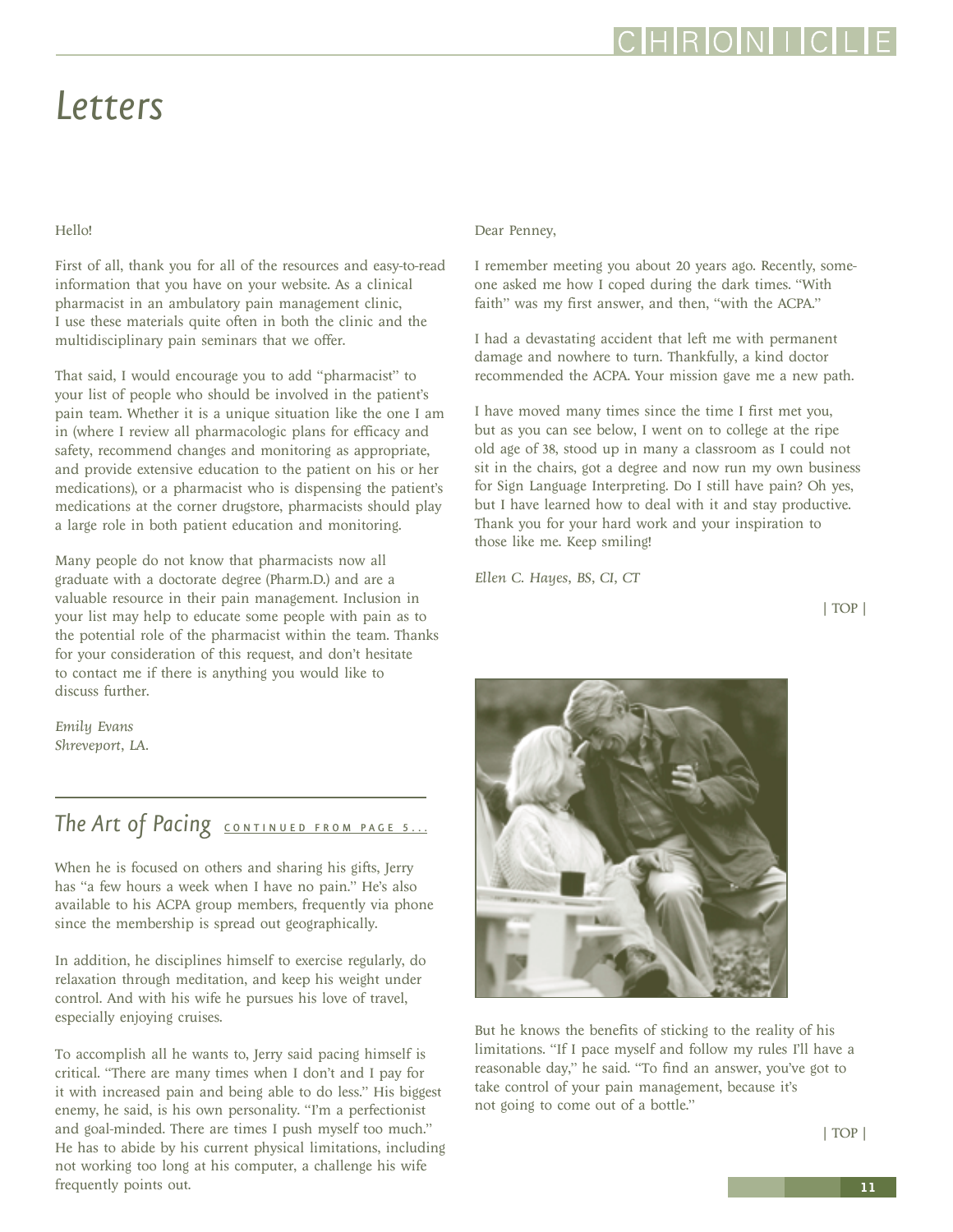**12**

### <span id="page-11-0"></span>*Book Reviews*

*Chronic Pain and the Family by Julie K. Silver, MD*

Reviewed by Cliff Mulders

In this book, Dr. Silver reviews the causes and characteristics of chronic pain and explores its impact on family relationships, covering such issues as employment, parenting, childbearing and inheritance, and emotional health. Included are sections on how chronic pain affects children, couple's relationships, and intimacy and sexual activity.

I appreciated how this book was organized and the information presented. While I was reading it, I wondered if the same information would have been given if it was written from the point of view of the person with pain or the caregiver.

I didn't find much in this book that was new to me. After 15 plus years of dealing with my wife's chronic pain from RSDS, I am familiar with the medication, doctor visits, injections, Tens Unit, support group meetings, loss of finances, and overall stress that a person with pain encounters.

However, I would recommend this book to individuals recently diagnosed with chronic pain and anyone else who is concerned. The readers would be at the acceptance stage, so they are ready to deal with their pain and can be encouraged with the information they read.

*Chronic Pain and the Family: A New Guide. By J. K. Silver. Published by Harvard University Press, 2004 ISBN 0674015053, 9780674015050 166 pages*

### *The Truth about Back Pain: A Revolutionary, Individualized Approach to Diagnosing and Healing Back Pain By Todd Sinett, Sheldon Sinett*

Reviewed by Edwin W. Kitzes, Regional Facilitator, Las Cruces, NM

Chiropractic doctors Todd and Sheldon Sinett have developed a new approach to diagnosing and relieving back pain based on the idea that back pain is caused by three distinct influences: structural, actual physical damage; nutritional, an unhealthy diet; and emotional, stress and personal issues that affect health. They dispel the many prevalent myths about back pain and propose solutions that use non-invasive physical and easy-to-implement mental techniques.

I enjoyed reading this book. It was a comprehensive collection of information for people suffering from acute to chronic back pain. The reading was easy and written for non-medical persons. Free of lengthy passages of long, medical words, this book presents the average person with a great overview of the causes and cures of back pain for the average person.

The author explains that pain is often formed from several sources inside our bodies. We need to be aware of all these different influences for us to gain control of our pain.

I enjoyed this book because it took a multi-faceted approach to understanding back pain and went into great detail about the mental and spiritual aspects of pain. This way of looking at pain is a refreshing, evolved perspective that people with pain should now come to expect in any modern medical document. Understanding and coping with pain has been documented over and over again as a complex experience. I enjoyed the open-minded and diverse approach taken by the authors.

One weakness of this book is that it was written for a broad audience. The specifics of anatomy and physical physiology were absent in the majority of the reading. If you are interested in understanding the strictly medical side of pain, you will need to find other sources.

I learned some new and useful things by reading this book, small tricks and ideas that can be used by people to help ease their pain. But more importantly, I learned that the general population is slowly beginning to learn and accept that pain is caused by numerous sources; that the mind and body act as a whole. This signifies a change from earlier in the late century when pain was only understood as a product of the body's chemistry.

I would recommend this book to anyone who is in acute or chronic pain. It is a great book filled with uplifting stories and ideas on how to control back pain.

*The Truth about Back Pain: A Revolutionary, Individualized Approach to Diagnosing and Healing Back Pain. Todd Sinett, Sheldon Sinett Published by Perigee, 2008, 203 pages ISBN 0399533931, 9780399533938*

[| TOP |](#page-0-0)

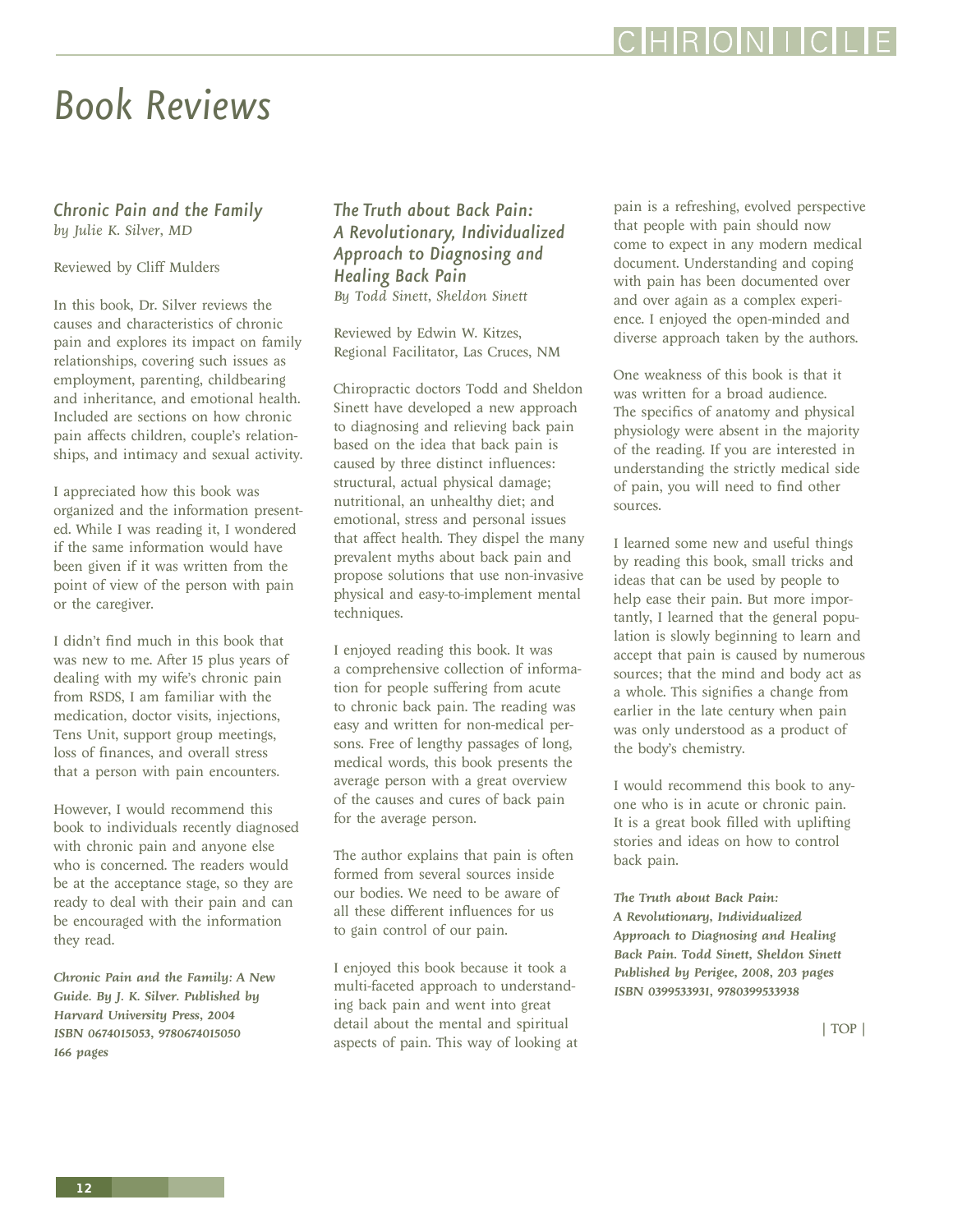### <span id="page-12-0"></span>Pace Thyself **[CONTINUED FROM PAGE 1...](#page-0-0)**

*Prioritize:* Take time to make a list of all the things that you want and need to do. Writing it down defines all that you expect to accomplish. Before you begin to tackle this long list take a moment to consider which one is the most important. If you have a sense of the things you want to complete first, it will provide you with an all-important sense of control. At least now you have a starting point.

*A*ction: Once you have determined the order of your most important tasks you need to take action. Your actions have a direct impact on how you manage your pain from day to day. Don't set yourself up for failure by tackling too much in one day. You must make sure that your actions are within your limits. And, before engaging in any physical activity, it is a good idea to do a few warm-up stretches to guard against injury.

*C*omfort: Comfort of both your body and your mind should be considered. Before beginning a task ask yourself if it is within your limits. Is it something that you can do by yourself or will you need help? Can you complete the task in the time you have allotted or will it take longer? If it does take longer than anticipated, have you given yourself time to rest throughout the task? Your physical comfort should be considered when preparing your list of priorities. Listen to what your body tells you!

*E*njoy: You need to ask yourself if the task you have decided on is one you enjoy. Is your heart set on accomplishing the task? Do you believe it is important for you to do? Will it make a difference in the overall success of what you perceive as the end result? Are you only doing it because you think others expect you to do it?

I realize that some work is no fun, but simply needs to be done, and we do it because it is part of our job. There are, however, tasks we take upon ourselves that are not within our ability, are really not that important, or will not enhance our lives. These we should place at the end of our list or eliminate them altogether.

The holidays are a wonderful time of the year when we are renewed and restored by friends and families. It is a time to enjoy and complete necessary tasks. It is important that you pace yourself throughout the preparations and holiday season so you can enjoy each moment as a person rather than a patient. [| TOP |](#page-0-0)

*P A C E*

*The Chronicle is published quarterly by the American Chronic Pain Association.*

*We welcome essays, poetry, articles, and book reviews written by people with chronic pain or their families.*

*Please send inquiries to:*

The ACPA P.O. Box 850 Rocklin, CA 95677

**Executive Director:** Penney Cowan

**President, Board of Directors:** Nicole Kelly

**Medical Editor:** Steven Feinberg, M.D.

**Copy Editor:** Alison Conte

**Special Features:** Sally Price